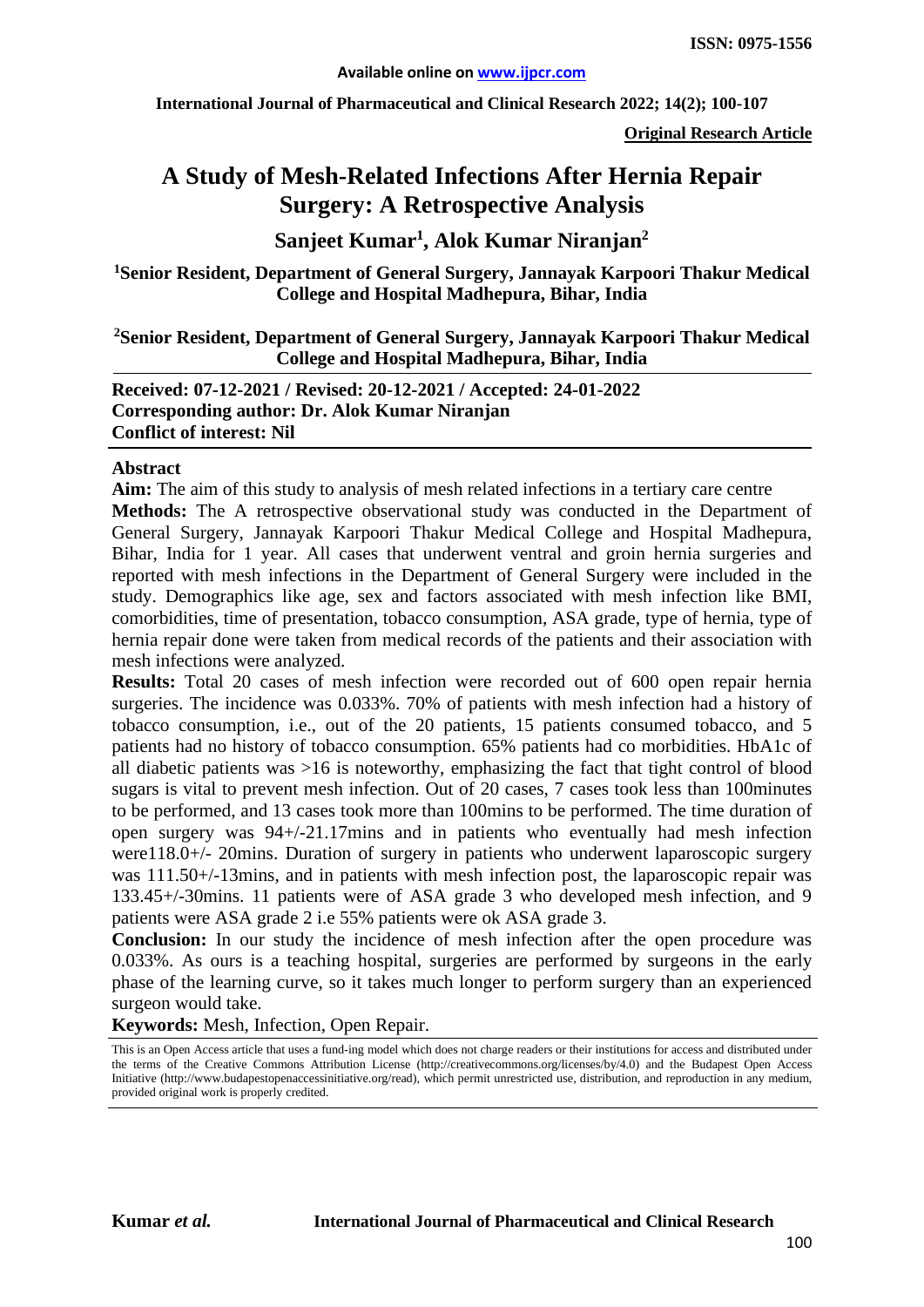## **Introduction**

Over 300,000 ventral hernia repairs are performed annually in the United States [1]. A majority of ventral hernias are repaired using mesh, with synthetic mesh being the most common choice [2]. Synthetic mesh has been well demonstrated to significantly reduce the hernia recurrence rate in ventral hernia repairs [3,4]. However, synthetic mesh is susceptible to becoming infected in both clean and contaminated repairs, resulting in the need for additional procedures to remove the infected mesh and repair a now larger hernia defect [5,6]. This adds additional costs due to extra procedures and a longer duration of stay in the hospital. The development and use of biologic mesh has been identified as an alternative to synthetic mesh for reducing infections. Biologic mesh has been used in contaminated cases to resist infection, thereby reducing the morbidity of postoperative wound infection and the need for additional procedures, which may justify the high cost of the mesh itself [6,7]. In today's environment, biologic mesh is primarily used in patients with class 3 (contaminated) and class 4 (dirty) wounds [7]. Its use in class 1 (clean) and class 2 (clean- contaminated) wounds has not been well studied. Its efficacy has been debated in the recent medical literature with some studies finding that biologic mesh is associated with higher recurrence rates than synthetic mesh and others finding similar performance between the two techniques [7,9]. Patient co morbidities have been reported to contribute to a higher risk of postoperative infection and complications including higher recurrence rates [10]. A diagnosis of chronic obstructive pulmonary disease (COPD), diabetes mellitus, and obesity have been shown to leave patient sat higher risk to postoperative complications [11]. The association between high body mass index (BMI) and ventral hernias, as a

result of increased stress on the abdominal wall, has also been well demonstrated [12]. Further, a history of smoking, prior ventral hernia repairs, and subsequent infections following repair have also been shown to contribute to complications [6,11].

#### **Material and methods:**

The A retrospective observational study was conducted in the Department of General Surgery, Jannayak Karpoori Thakur Medical College and Hospital Madhepura, Bihar, India for 1 year.

## **Methodology**

All cases that underwent ventral and groin hernia surgeries and reported with mesh infections in the Department of General Surgery were included in the study. Files with incomplete and inappropriate data needed for the study were excluded from the study. All primary hernia repairs were done on an elective basis, and antibiotics are given as per the protocol of our hospital.

All cases of mesh infection during the study period (n=20) were analysed. Demographics like age, sex and factors associated with mesh infection like BMI, comorbidities, time of presentation, tobacco consumption, ASA grade, type of hernia were taken from medical records of the patients and their association with mesh infections were analyzed.

#### **Analysis:**

Results were tabulated in the form of mean, standard deviations and percentages.

In this retrospective study, we reviewed the incidence of mesh infection after hernioplasty over the last two years and estimated the incidence of mesh infection and the associated risk factors among the included patients. In our study, 20 cases of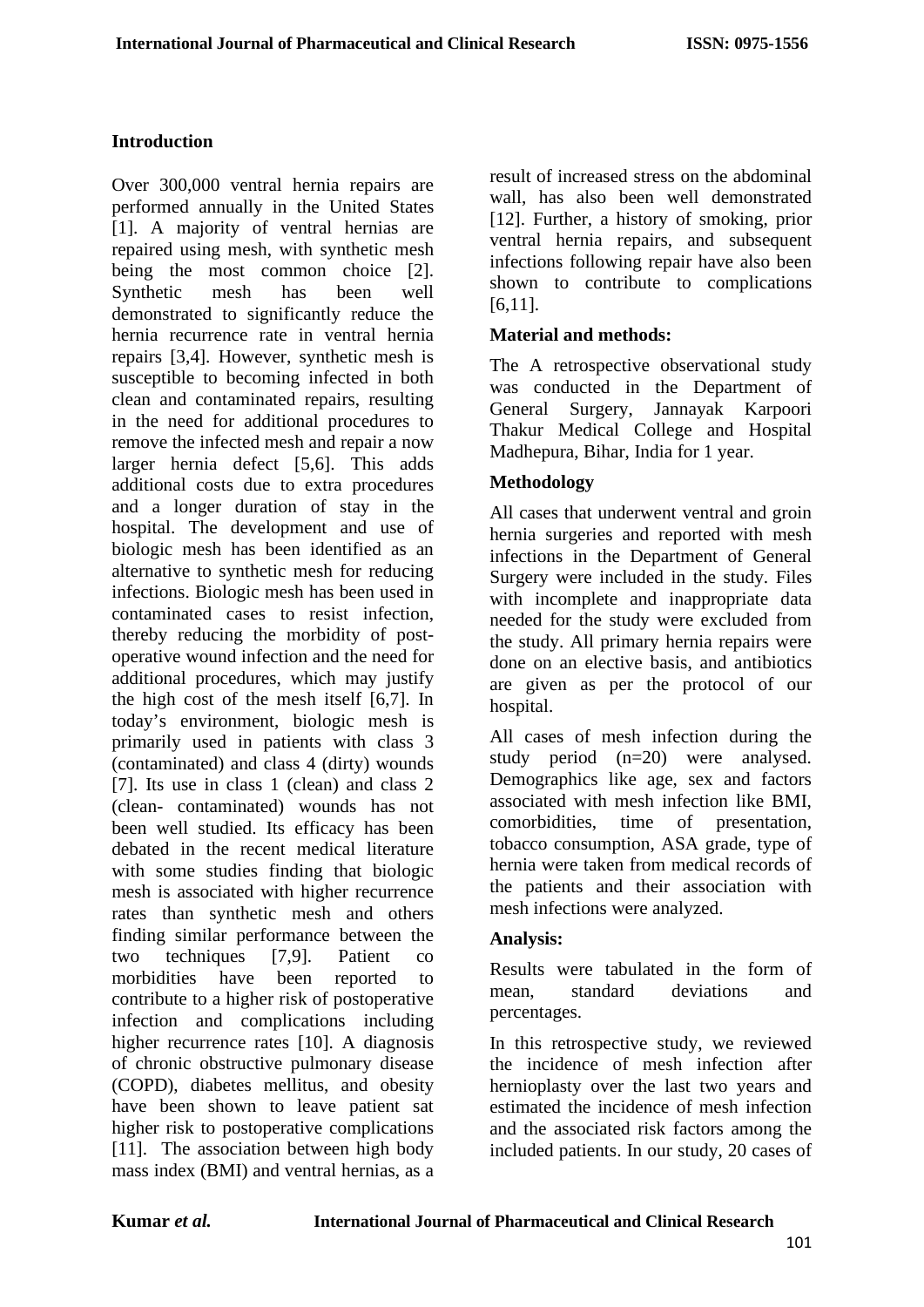mesh infection were recorded out of 600 hernia surgeries.

| Table 1: Incidence after open repair                               |  |     |             |
|--------------------------------------------------------------------|--|-----|-------------|
| Incidence after open repair   20                                   |  | 600 | $\pm 0.033$ |
| Le avec the decidence of mode infection was necessarily to 0.0220/ |  |     |             |

In our study, the incidence of mesh infection was recorded in 0.033%.

| Age (Years)                    | $N=20$                         |
|--------------------------------|--------------------------------|
| <40                            | 5                              |
| $>40$                          | 15                             |
| $Mean \pm SD$                  | $51.10 \pm 13.78$ years        |
| Gender                         |                                |
| Male                           | 15                             |
| Female                         | 5                              |
| History of tobacco consumption |                                |
| Present                        | 15                             |
| Absent                         | 5                              |
| BMI (Mean±SD)                  | $32.70 + (-1.78 \text{kg/m2})$ |

Mesh infection was more common in males. Among 20 patients, 15 were males and 5 female patients. About 15 patients were above the age of 40years, The Mean  $\pm$  SD: 51.10 $\pm$ 13.78. In our study, mesh infection was more common in obese patients with a mean BMI of 32.70+/- 1.78kg/m2. (Range being 30.40-34.10).

The time of presentation after surgery was more after 5 months. The Mean  $\pm$  SD being  $5.55\pm3.27$  (Range being 1-10) months). In our study, 70% of patients with mesh infection had a history of tobacco consumption, i.e. out of the 20 patients, 15 patients consumed tobacco, and 5 patients had no history of tobacco consumption.

|  | Table 3: Time of presentation of mesh infection after primary repair |  |  |  |
|--|----------------------------------------------------------------------|--|--|--|
|  |                                                                      |  |  |  |

| Time in months | No. of patients | $\%$ |
|----------------|-----------------|------|
|                |                 | ∪~   |
| $6-$           |                 | ت ب  |

| 5-10 |                                                    |                             |  |
|------|----------------------------------------------------|-----------------------------|--|
|      |                                                    |                             |  |
|      | Table 4: Co morbidities in cases of mesh infection |                             |  |
|      | .                                                  | $\mathbf{a}$ . $\mathbf{a}$ |  |

| Co morbidities | No. of patients | $\frac{6}{9}$ |
|----------------|-----------------|---------------|
| <b>Present</b> | ∸               | 65            |
| <b>Absent</b>  | −               | n E<br>ວວ     |

65% patients had comorbidities. HbA1c of all diabetic patients was >16 is noteworthy, emphasizing the fact that tight control of blood sugars is vital to prevent mesh infection. Out of 20 cases, 7 cases took less than 100minutes to be performed, and 13 cases took more than 100mins to be performed.

| Table 5: Details of co morbidities in cases of mesh infection |  |  |  |  |
|---------------------------------------------------------------|--|--|--|--|
|---------------------------------------------------------------|--|--|--|--|

| co morbidities          | No. of patients=13 | $\%$ |
|-------------------------|--------------------|------|
| <b>COPD</b>             |                    |      |
| $\text{COPD+Type 2 DM}$ |                    |      |
| Type 2 DM               |                    |      |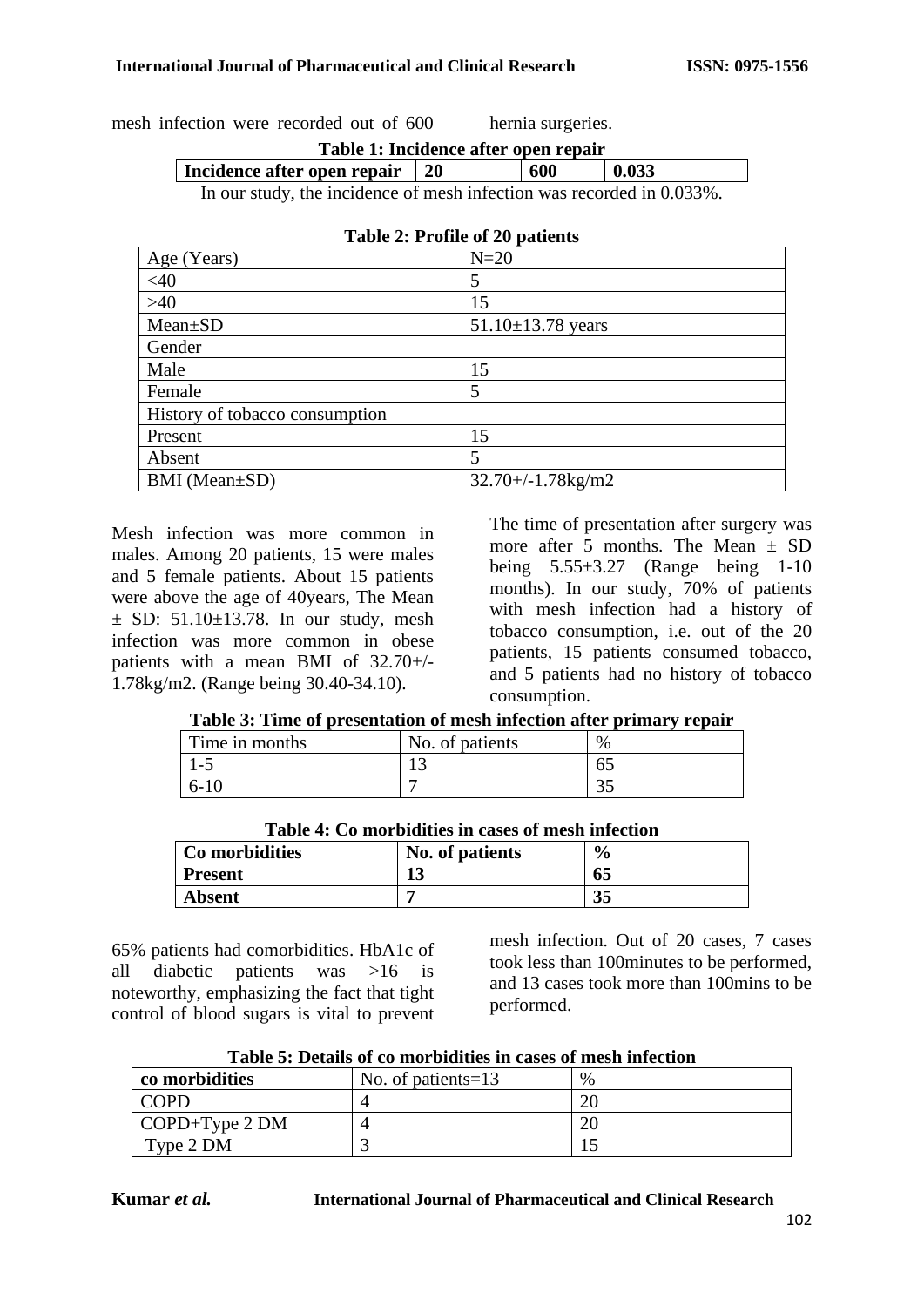|  | <b>.</b> |
|--|----------|

The time duration of open surgery was 94+/-21.17mins and in patients who eventually had mesh infection were118.0+/- 20mins.

The antibiotic protocol was followed in 19 cases out of 20. Antibiotic has used according to the protocol of our hospital; it was followed in 19 patients in the first surgery i.e., hernia repair surgery. Parenteral cephalosporin was used in 19 patients and amoxicillin-clavulanic acid in 1 patient. Antibiotic has repeated if the procedure was beyond 2 hours. After postoperative day 2, patients were switched over to oral antibiotics for three days. Likewise, during the second admission, i.e., when the patient was admitted with mesh infection, nine patients were given cephalosporin, and one patient was given Piperacillin tazobactam. Polypropylene mesh was used in 17patients, and the composite mesh was used in 3 patients who underwent IPOM. Polypropylene suture was used in all ten patients.

11 patients were of ASA grade 3 who developed mesh infection, and 9 patients were ASA grade 2 i.e 55% patients were ok ASA grade 3.

In our study, 17 patients under- went mesh explantation, i.e., complete removal of the mesh, the infected sinus, and the surrounding infected tissue, followed by proper drainage of the surgical site. 1 patient was managed conservatively with an antibiotic wash, and parenteral antibiotics and 2 patients were tried to manage conservatively but later underwent mesh explantation.

## **Discussion:**

Abdominal wall and inguinal hernia are common clinical scenarios in surgical practice. It is widely accepted that any sizable abdominal wall defect requires placement of mesh for reinforcement of repair and longer recurrence-free period [13]. SSI is defined as infections occurring within 30 days after surgery and affecting either the incision, organs, or body spaces at the site of the operation [14]. According to the definitions developed by the United States Centre for Disease Control (CDC), SSIs were categorized into

1. Superficial SSIs which involve the skin and subcutaneous tissue.

2. Deep SSIs which involve fascia and muscle layers; and

3. Organ/Space SSIs [15].

Mesh infection is a type of surgical site infection (SSI). Patient factors known to increase the risk of SSI and mesh infection are morbid obesity, tobacco abuse, chronic obstructive pulmonary disease (COPD), diabetes mellitus (DM), and immunosuppression [16]. The incidence of SSIs varies across surgical procedures, with a range of 0.1% to 50.4% reported in a systematic review by Korol et al [17].

In our study, the incidence of mesh infection after the open procedure was 0.033%. This is in contrary to the world literature, which shows a higher incidence of mesh infection after open procedures. A study by Sauer land S et al. in 2011 showed 13% incidence of mesh infection after open surgery [18]. Another study by Brett L. Ecker et al. in 2016 showed 1.9% incidence of mesh infection after the open procedure [19].

Operative time is an independent risk factor for SSI that may be partially modifiable. The variables that can impact operating time are pre-operative planning, surgeon experience, operating room staff experience and access to equipment. The mechanism by which prolonged surgery can lead to infection is with increased operative time, incisions are exposed to the environment longer, thus increasing the risk of bacterial contamination. Also,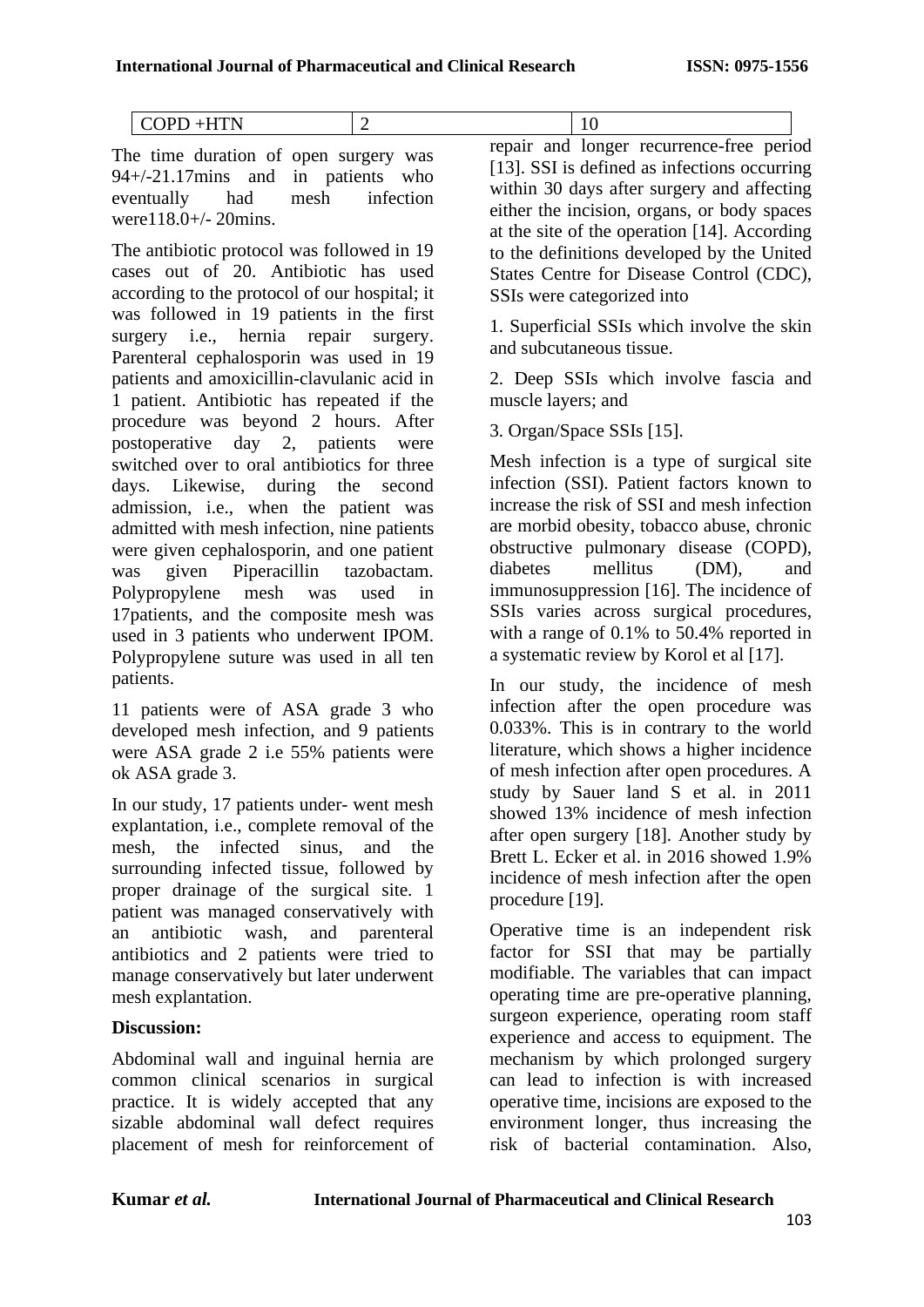longer operative time predisposes incisions to tissue desiccation that may also increase the probability of contamination [20,21] Tissue concentrations of antibiotics will decrease as the procedure continues and may be inadequate if not re-administered during the surgical procedure [22,23]. However, in our centre, according to the antibiotic protocol, the antibiotic dose was repeated if the procedure took more than 120 minutes. In line with the world literature even our study showed mesh infections in procedures' that took more than 100 minutes to complete. The time duration of open surgery was 94+/- 21.17mins and in patients who eventually had mesh infection were118.0+/- 20mins. Time duration to complete a laparoscopic procedure is more compared to open procedure. The cause of prolonged surgery could be that the procedure was performed by surgeons in the early phase of their learning curve. The risk for complications after hernia repair is increased among patients with comorbid conditions, such as obesity or diabetes [24]. Diabetes is a marker for other conditions like vascular changes and white blood cell dysfunction, which makes the patient prone to infection. Perioperative hyperglycaemia and subsequent immune suppression are affected by the complex contributions of factors in addition to the diabetic history of the patient, including physiologic stressors and exogenous glucose administration [25]. Studies by Rosemar A et al. and Lledo JB et al. have reported that patients with a BMI>25 kg/ m2 had 50% higher risk of surgical site infection than those with normal body weight, thereby concluding that obesity is an independent risk factor for mesh infection following inguinal hernia repair [26,27]. In our study, 7 patients had Type 2 DM with Hba1C more than 16 which could be the reason of mesh infection in these patients. Likewise, the body mass index of  $>30$ kg/m<sup>2</sup> was associated with mesh infection. Proper selection of the patient,

ensuring good control of comorbid medical conditions will prevent mesh infections [28]. Patient age, ASA score, smoking and were found to be associated with the development of mesh infection. In a study conducted by Mavros et al [29]. showed that statistically significant risk factors were smoking (risk ratio  $[RR] =$ 1.36 [95% confidence interval (CI): 1.07, 1.73]; 1,171 hernioplasties), American Society of Anesthesiologists (ASA) score C3 (RR =  $1.40$  [1.15, 1.70]; 1,682 hernioplasties) and in obese patients ( $RR =$ 1.41 [0.94, 2.11]; 2,243 hernioplasties) and in patients operated on by a resident (in contrast to a consultant;  $RR = 1.18$  [0.99,] 1.40]; 982 hernioplasties). A study by Yang H et al. showed that obesity (46.5%), smoking (39.3%) and diabetes (8.9%) were significant risk factors for mesh infection [30]. Even our study showed an increased incidence of mesh infection in elderly patients, The Mean ± SD: 51.10±13.78years and in patients who consumed tobacco  $(70\%)$ , ASA grade  $>3$ in 55% patients. The most common type of hernia was a paraumbilical hernia, and none of the patients had any superficial skin infection or enterocutaneous fistula at the time of surgery. There is also evidence that the development of mesh infection may be related to the type of material used [31,33]. Micro porous, multifilament mesh, and laminar mesh construction increase the surface area for bacterial adherence, impede leukocyte migration for bacterial clearance and leads to biofilm formation [34]. Pre-treatment of mesh with antimicrobial agents is not done in our setting. In our study, polypropylene mesh was used in 17 patients and composite mesh in 3 patients. The antibiotic protocol was followed in 19 cases out of 20. Antibiotic has used according to the protocol of our hospital; it was followed in 19 patients in the first surgery i.e., hernia repair surgery. Parenteral cephalosporin was used in 19 patients and amoxicillinclavulanic acid in 1 patient. Antibiotic has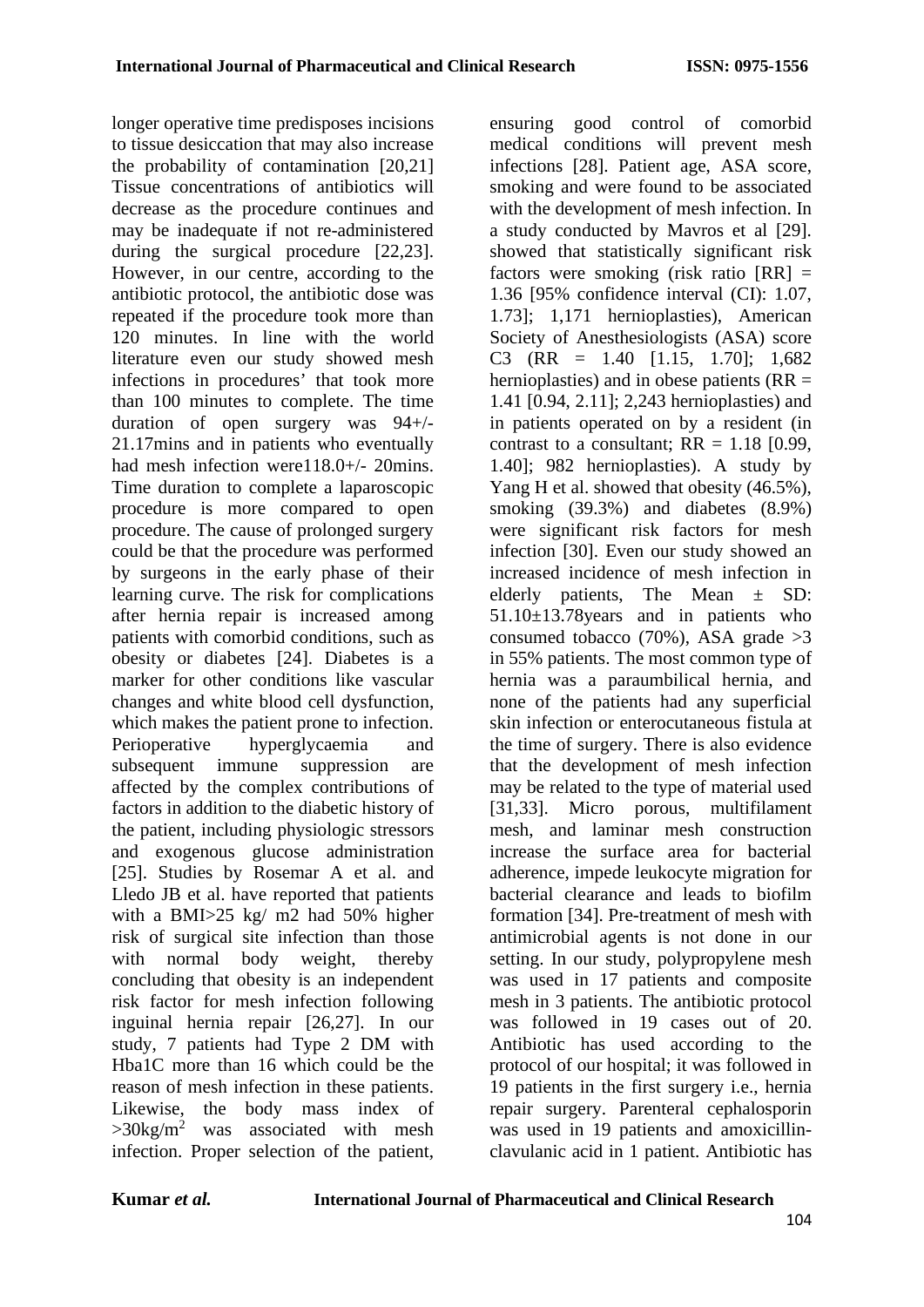repeated if the procedure was beyond 2 hours. After postoperative day 2, patients were switched over to oral antibiotics for three days. Likewise, during the second admission, i.e., when the patient was admitted with mesh infection, nine patients were given cephalosporin, and one patient was given Piperacillin tazobactam. Different guidelines exist to treat mesh infections but not very clear evidence in the literature to support a single optimal approach. While some studies prefer conservative management, some others prefer complete mesh removal. Large-pore monofilament mesh seems to be salvable in a majority of cases, particularly when placed in an extra peritoneal position, while micro porous, multifilament, and composite meshes typically require explantation [35].

# **Conclusion:**

In our study the incidence of mesh infection after the open procedure was 0.033%. As ours is a teaching hospital, surgeries are performed by surgeons in the early phase of the learning curve, so it takes much longer to perform surgery than an experienced surgeon would take. Many parameters impact operating time, including pre- operative planning, surgeon experience, operating room staff experience, and access to equipment etc., which would lead prolonged exposure of the incision site to the environment and bacterial contamination.

# **References:**

- 1. Poulose BK, Shelton J, Phillips S, et al. Epidemiology and cost of ventral hernia repair: making the case for hernia research. Hernia. 2012;16(2):179–83.
- 2. Kokotovic D, Bisgaard T, Helgstrand F. Long-term recurrence and complications associated with elective incisional hernia repair. JAMA. 2016; 316(15):1575–82.
- 3. Luijendijk RW, Hop WC, van den Tol

MP, et al. A comparison of suture repair with mesh repair for incisional hernia. N Engl J Med. 2000;343(6):392–8.

- 4. Nguyen MT, Berger RL, Hicks SC, et al. Comparison of outcomes of synthetic mesh vs suture repair of elective primary ventral herniorrhaphy: a systematic review and meta-analysis. JAMA Surg. 2014;149(5):415–21.
- 5. Deerenberg EB, Mulder IM, Grotenhuis N, et al. Experimental study on synthetic and biological mesh implantation in a contaminated environment. Br J Surg. 2012;99(12):1734–41.
- 6. Kissane NA, Itani KM. A decade of ventral incisional hernia repairs with biologic acellular dermal matrix: what have we learned? Plast Reconstr Surg. 2012;130(5 Suppl 2):194S–202S.
- 7. Mulder IM, Deerenberg EB, Bemelman WA, et al. Infection susceptibility of crosslinked and noncrosslinked biological meshes in an experimental contaminated environment. Am J Surg. 2015;210(1):159–66.
- 8. Rosen MJ, Krpata DM, Ermlich B, et al. A 5-year clinical experience with single-staged repairs of infected and contaminated abdominal wall defects utilizing biologic mesh. Ann Surg. 2013;257(6):991–6.
- 9. Huntington CR, Cox TC, Blair LJ, et al. Biologic mesh in ventral hernia repair: Outcomes, recurrence, and charge analysis. Surgery. 2016;160(6):1517–27.
- 10. Shankar DA, Itani KMF, O'Brien WJ, et al. Factors associated with long-term outcomes of umbilical hernia repair. JAMA Surg. 2017;152(5):461–6.
- 11. Itani KM, Rosen M, Vargo D, et al. Prospective study of single-stage repair of contaminated hernias using a biologic porcine tissue matrix: the RICH Study. Surgery. 2012;152(3):498–505.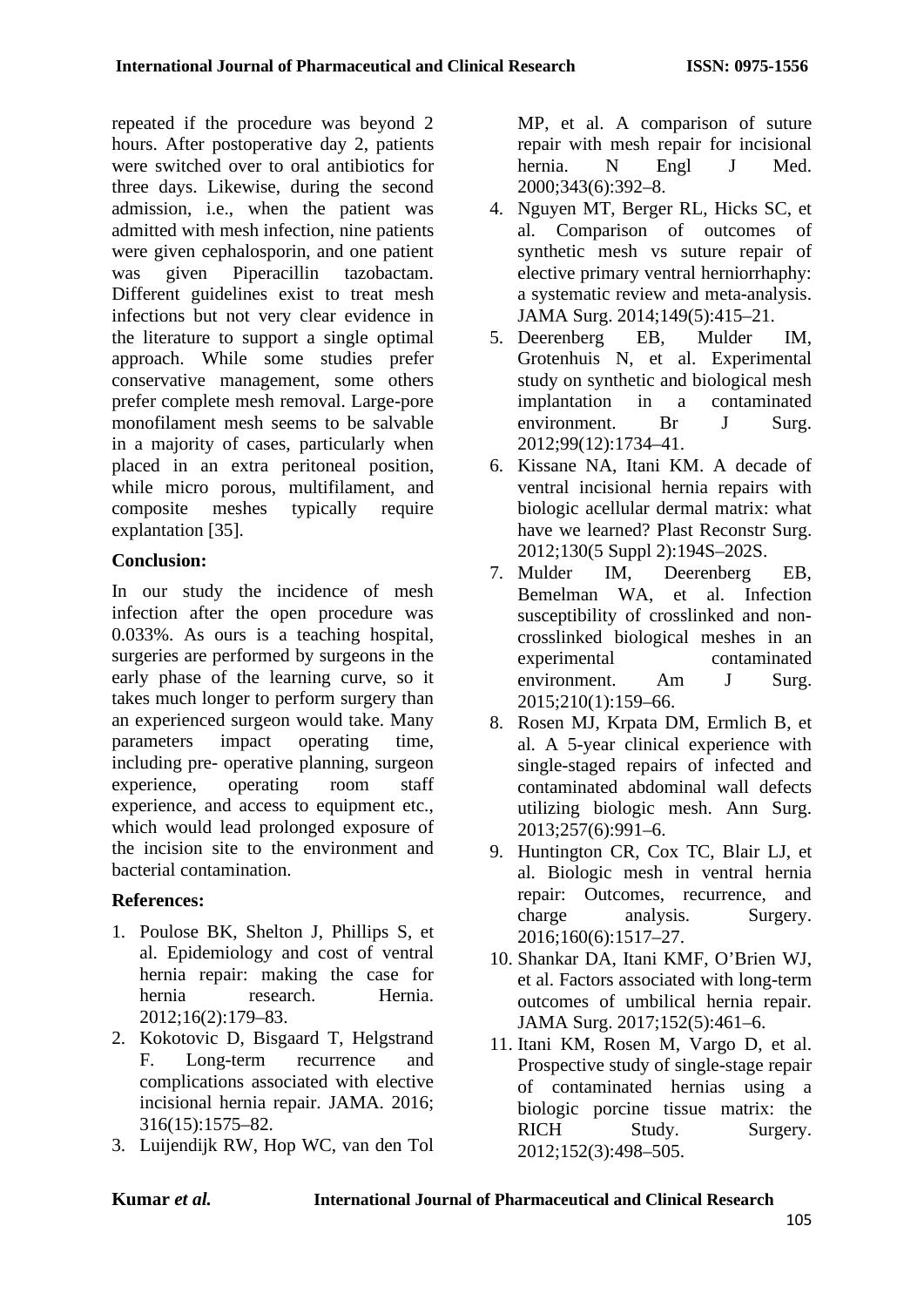- 12. Pui CL, Tang ME, Annor AH, et al. Effect of repetitive loading on the mechanical properties of biological scaffold materials. J Am Coll Surg. 2012; 215(2):216–28.
- 13. Pauli EM, Rosen MJ. Open ventral hernia repair with component separation. Surgical Clinics. 2013 Oct 1;93(5):1111- 33.
- 14. Hagihara M, Suwa M, Muramatsu Y, Kato Y, Yamagishi Y, Mikamo H, Ito Y. Preventing surgical-site infections after colorectal surgery. Journal of Infection and Chemotherapy. 2012 Jan 1;18(1):83-9.
- 15. Centers for Disease Control and Prevention. The Na- tional Healthcare Safety Network (NHSN) Manual: Patient Safety Component. Atlanta, GA: Division of Healthcare Quality Promotion. National Center for Emerging and Zoonotic Infectious Diseases. Available at: [http://www.](http://www/) cdc. gov/nhsn/acute-carehospital/index. html. (last accessed Feb 2020).
- 16. Breuing K, Butler CE, Ferzoco S. Franz m, Hultman CS, Kilbridge JF. Incisional ventral hernias: Review of the literature and recommendations regarding the grading and technique of repair, J Surg. 2010;148(3):544-58.
- 17. Chaudhuri S, Sarkar D, Mukerji R. Diagnosis and manage- ment of atypical mycobacterial infection after laparoscopic surgery. Indian Journal of Surgery. 2010 Dec 1;72(6):438-42.
- 18. Sauerland S, Walgenbach M, Habermalz B, Seiler CM, Mis- erez M. Laparoscopic versus open surgical techniques for ventral or incisional hernia repair. Cochrane database of systematic reviews. 2011(3).
- 19. Ecker BL, Kuo LE, Simmons KD, Fischer JP, Morris JB, Kelz RR. Laparoscopic versus open ventral hernia repair: longitudinal outcomes and cost analysis using statewide claims data. Surgical endoscopy. 2016

Mar 1;30(3):906-15.

- 20. Nguyen TJ, Costa MA, Vidar EN, Shahabi A, Peric M, Hernandez AM, Chan LS, Sener SF, Wong AK. Effect of immediate reconstruction on postmastectomy surgical site infection. Annals of surgery. 2012 Aug 1;256(2):326-33.
- 21. Haridas M, Malangoni MA. Predictive factors for surgical site infection in general surgery. Surgery. 2008 Oct 1;144(4):496-503.
- 22. Alavi K, Sturrock PR, Sweeney WB, Maykel JA, Cervera- Servin JA, Tseng J, Cook EF. Asimple risk score for predicting surgical site infections in inflammatory bowel disease. Diseases of the colon & rectum. 2010 Nov 1;53(11):1480-6.
- 23. Sergeant G, Buffet W, Fieuws S, de Gheldere C, VancloosterP. Incisional surgical site infections after colorectal surgery: time to appraise its true incidence. Acta Chirurgica Belgica. 2008 Jan 1;108(5):513-7.
- 24. Liang MK, Holihan JL, Itani K, Alawadi ZM, Gonzalez JR, Askenasy EP, Ballecer C, Chong HS, Goldblatt MI, Green- berg JA, Harvin JA. Ventral hernia management. Annals of surgery. 2017 Jan 1;265(1):80-9.
- 25. Lipshutz AK, Gropper MA. Perioperative glycemic control an evidence-based review. Anesthesiology: The Journal of the American Society of Anesthesiologists. 2009 Feb 1;110(2):408-21.
- 26. Rosemar A, Angerås U, Rosengren A, Nordin P. Effect of body mass index on groin hernia surgery. Annals of surgery. 2010 Aug 1;252(2):397-401.
- 27. Lledo JB, Quesada YS, Gavara IG, Urbaneja JV, Tatay FC, Di- ana SB, Pastor PG, Valdelomar RB, Pallardo JM. Infección de la prótesis en la reparación herniaria. Nuestra experiência en 5 años. Cirugía Española. 2009 Mar 1;85(3):158-64.